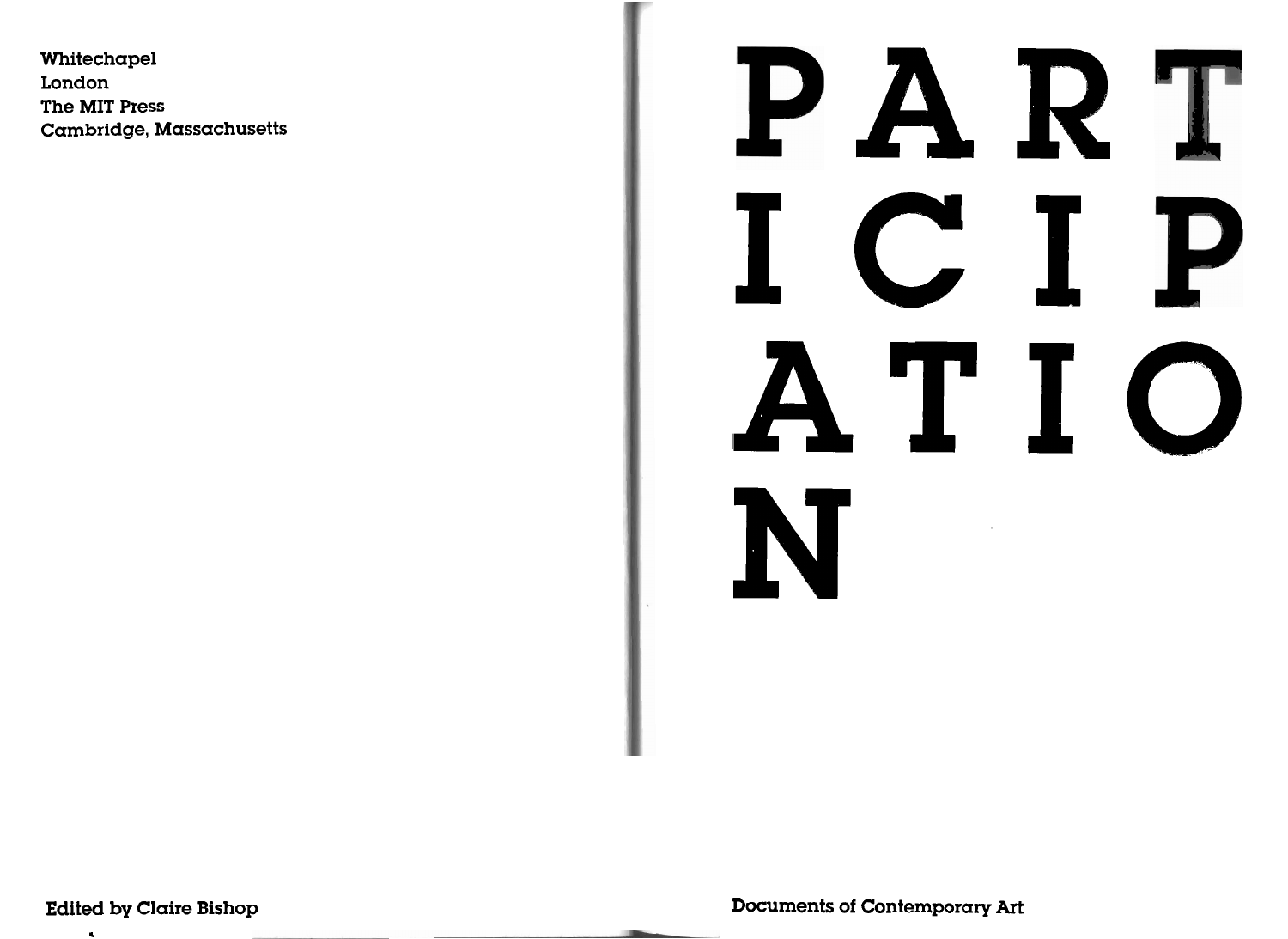Co-published by Whitechapel and The MIT Press

First published 2006 Q 2006 Whitechapel Ventures Limited Texts 0 the authors, unless otherwise stated

Whitechapel is the imprint of Whitechapel Ventures Limited

All rights reserved. No part of this publication may be reproduced, stored in a retrieval system or transmitted in any form or by any means. electronic, mechanical. photocopying or otherwise. without the written permission of the publisher

ISBN 0-85488-147-6 (Whitechapel) ISBN 0-262-52464-3 (The MIT Press)

A catalogue record for this book is available from the British Library

Library of Congress Cataloguing-in-Publication Data

Participation / edited by Claire Bishop For information on quantity discounts,<br>n cm = (Documents of contemporary art series) please email special\_sales@mitpress.mit.edu p. cm. - (Documents of contemporary art series) Includes bibliographical references and index ISBN-13: 978-0-262-52464-3 (pbk. :alk paper) ISBN-10: 0-262-52464-3 (pbk. :alk paper) 1. Interactive art. 2. Arts audiences. 3. Authorship-Sociological aspects I. Bishop. Claire. 11. Series  $700.1 - dc22$ 2006044940

**Whitechapel** III

10987654321

Series Editor: lwona Blazwick Commissioning Editor: Ian Farr Project Editor: Hannah Vaughan Designed by SMITH Printed in Italy

Cover: Lygia Clark, Baba antropofága (1973), from the series Collective Body. © The World of Lygia Clark Cultural Association. Rio de Janeiro

Whitechapel Ventures Limited 80-82 Whitechapel High Street London E1 70Z www.whitechapel.org To order (UK and Europe) call **+44** (0)207 522 7888 or email MailOrde@whitechapel.org Distributed to the book trade (UK and Europe only) by Cornerhouse www.cornerhouse.org

**The MIT Press<br>55 Hayward Street** Cambridge, MA 02142<br>For information on quantity discounts,

# **Documents of Contemporary Art**

In recent decades artists have progressively expanded the boundaries of art as they have sought to engage with an increasingly pluralistic environment. Teaching, curating and understanding of art and visual culture are likewise no longer grounded in traditional aesthetics but centred on significant ideas, topics and themes ranging from the everyday to the uncanny, the psychoanalytical to the political.

The Documents of Contemporary Art series emerges from this context. Each volume focuses on a specific subject or body of writing that has been of key influence in contemporary art internationally. Edited and introduced by a scholar, artist, critic or curator, each of these source books provides access to a plurality of voices and perspectives defining a significant theme or tendency.

For over a century the Whitechapel Gallery has offered a public platform for art and ideas. In the same spirit, each guest editor represents a distinct yet diverse approach - rather than one institutional position or school of thought and has conceived each volume to address not only a professional audience but all interested readers.

Series editor: lwona Blazwick Editorial Advisory Board: Roger Conover, Neil Cummings. Emma Dexter, Mark Francis Commissioning editor: Ian Farr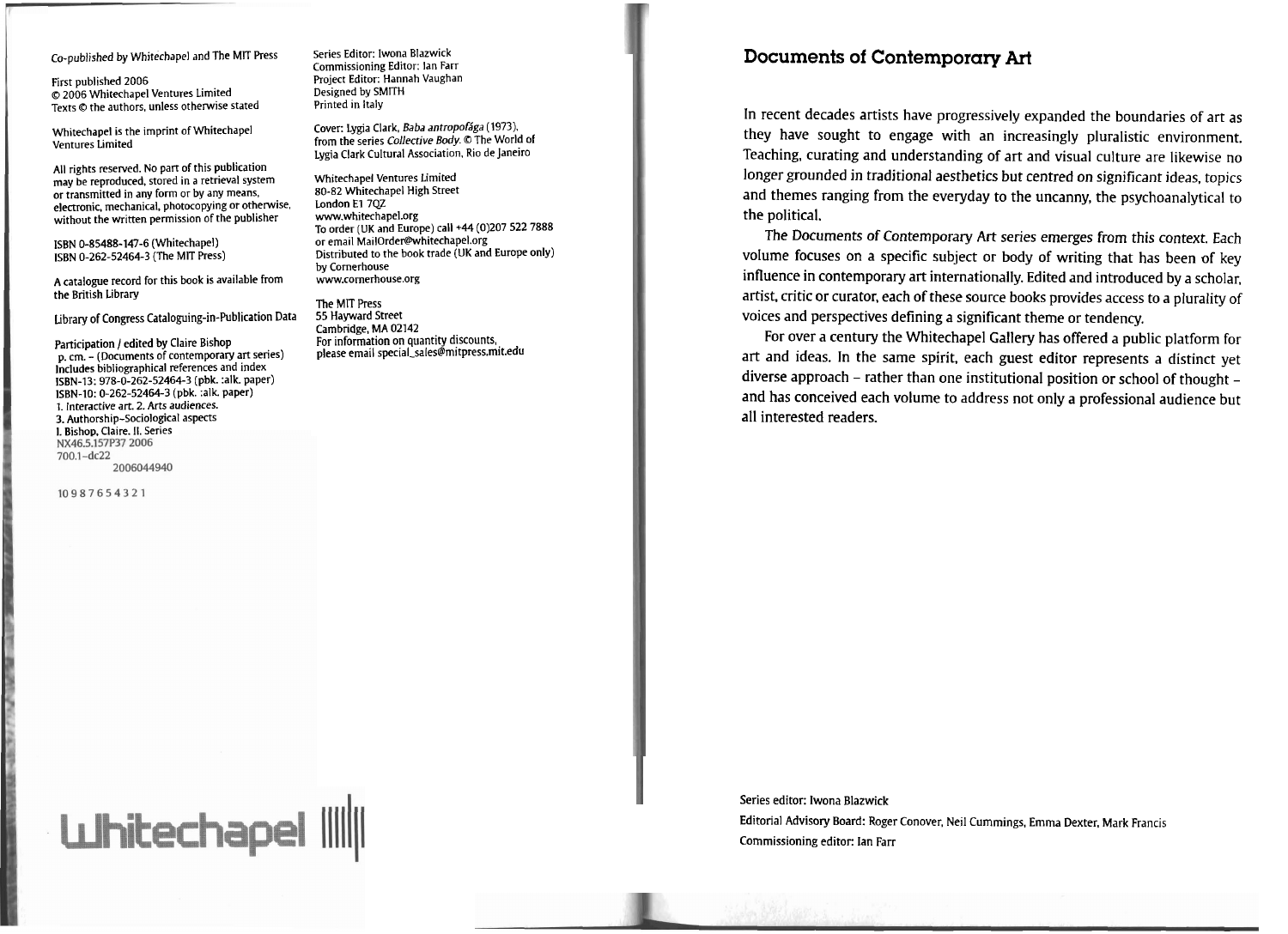# **Nicolas Bourriaud Relational Aesthetics// 1998**

Relational Aesthetics has come to be seen as a defining text for a generation of artists who came to prominence in Europe in the early to mid 7990s. The following text is a selection of excerpts from Bourriaud's collection of seven discrete essays originally published in magazines and exhibition catalogues.

## **The work of art as social interstice**

The possibility of a relational art (an art that takes as its theoretical horizon the sphere of human interactions and its social context, rather than the assertion of an autonomous and private symbolic space) is testimony to the radical upheaval in aesthetic, cultural and political objectives brought about by modern art. To outline its sociology: this development stems essentially from the birth of a global urban culture and the extension of the urban model to almost all cultural phenomena. The spread of urbanization, which began to take off at the end of the Second World War, allowed an extraordinary increase in social exchanges, as well as greater individual mobility (thanks to the development of rail and road networks, telecommunications and the gradual opening up of isolated places, which went hand in hand with the opening up of minds). Because this urban world's inhabitable places are so cramped, we have also witnessed a scaling down of furniture and objects, which have become much easier to handle: for a long time, artworks looked like lordly luxury items in this urban context (the dimensions of both artworks and the apartments where they were displayed were intended to signal the distinction between their owners and the hoi polloi), but the way their function and their mode of presentation has evolved reveals a growing urbanization of the artistic experience. What is collapsing before our very eyes is quite simply the pseudo-aristocratic conception of how artworks should be displayed, which was bound up with the feeling of having acquired a territory. We can, in other words, no longer regard contemporary works as a space we have to walk through (we were shown around collections in the same way that we were shown around great houses). Contemporary art resembles a period of time that has to be experienced, or the opening of a dialogue that never ends. The city permits and generalizes the experience of proximity: this is the tangible symbol and historical framework of the state of society, or the 'state of encounter', that has been 'imposed' on people, as Althusser puts it,' as opposed to the dense and unproblematic jungle of Jean-Jacques Rousseau's state of nature. Rousseau's jungle was such that there could be no lasting encounters.

Once it had been elevated to the status of an absolute civilizational rule this intense encounter finally gave rise to artistic practices that were in keeping with it. It gave rise, that is, to a form of art with intersubjectivity as its substratum. Its central themes are being-together [l'être-ensemble], the 'encounter' between viewer and painting, and the collective elaboration of meaning. We can leave aside the problem of the phenomenon's historicity: art has always been relation to some extent. It has, in other words. always been a factor in sociability and has always been the basis for a dialogue. One of the image's potentials is its capacity for 'linkage' [reliance], to use Michel Maffesoli's term: flags, logos, icons and signs all produce empathy and sharing, and generate  $links<sup>2</sup>$  Art (practices derived from painting and sculpture and displayed in the form of an exhibition) proves to be an especially appropriate expression of this civilization of proximity. It compresses relational space, whereas television and books send us all back to spaces where we consume in private; and whereas the theatre or the cinema bring small groups together to look at univocal images, there is in fact no live commentary on what a theatre or cinema audience is seeing (the time for discussion comes after the show). At an exhibition, in contrast, there is always the possibility of an immediate - in both senses of the term - discussion, even when the forms on show are inert: I see, comment and move around in one space-time. Art is a site that produces a specific sociability; what status this space has within the range of 'states of encounter' proposed by the Polis remains to be seen. How can an art that is centred on the production of such modes of conviviality succeed in relaunching the modern project of emancipation as we contemplate it? How does it allow us to define new cultural and political goals?

Before turning to concrete examples, it is important to take a new look at where artworks are situated within the overall system of the economy symbolic or material – that governs contemporary society: quite apart from its commodified nature or semantic value, the artwork represents, in my view, a social interstice. The term interstice was used by Karl Marx to describe trading communities that escaped the framework of the capitalist economy: barter, selling at a loss, autarkic forms of production, and so on. An interstice is a space in social relations which, although it fits more or less harmoniously and openly into the overall system, suggests possibilities for exchanges other than those that prevail within the system. Exhibitions of contemporary art occupy precisely the same position within the field of the trade in representations. They create free spaces and periods of time whose rhythms are not the same as those that organize everyday life, and they encourage an inter-human intercourse which is different to the 'zones of communication' that are forced upon us. The contemporary social context restricts opportunities for interhuman relations in that it creates spaces designed for that purpose. Superloos were invented to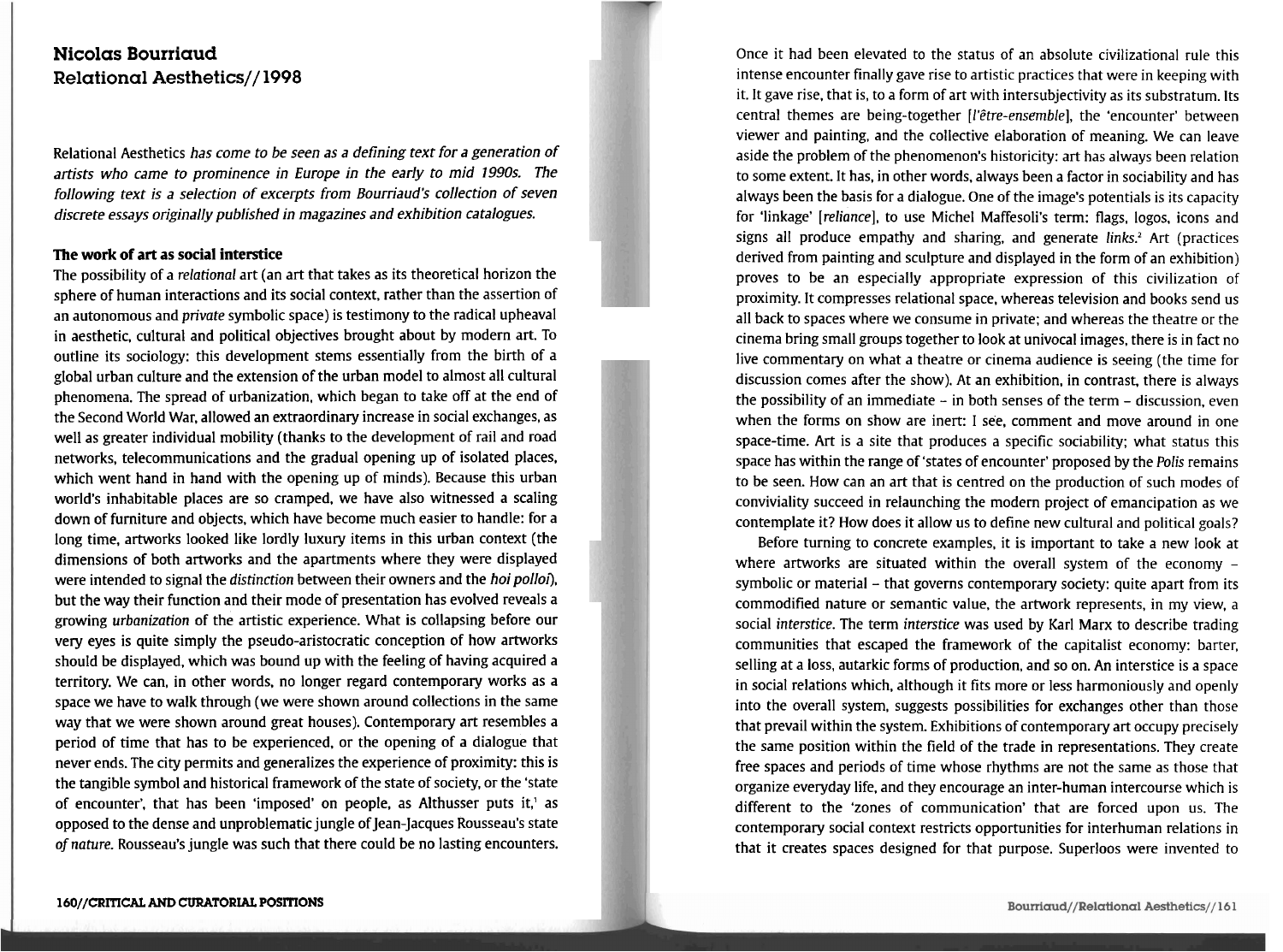keep the streets clean. The same line of thinking governed the development communicational tools while the streets of our cities were being swept clean of all relational dross. The result is that neighbourhood relations have been impoverished. The general mechanization of social functions is gradually reducing our relational space. Until only a few years ago, the early morning call service still used human voices; the responsibility for waking us up now falls to synthesized voices ... The ATM has become the transit model for the most basic social functions, and professional behaviours are modelled on the efficiency of the machines that are replacing them. The same machines now perform tasks that once represented so many opportunities for exchanges, pleasure or conflict. Contemporary art is really pursuing a political project when it attempts to move into the relational sphere by problematizing it.

When Gabriel Orozco puts an orange on the stalls of a deserted market in Brazil (Crazy Tourist, 1991) or sets up a hammock in the garden of New York's Museum of Modern Art (Hamoc en el MoMa, 1993). he is operating in the heart of the 'social infra-thin' [inframince], or that tiny space for everyday gestures that is determined by the superstructure constructed and determined by large-scale exchanges. Orozco's photographs are an uncaptioned documentary record of tiny revolutions in ordinary urban or semi-urban life (a sleeping bag on the grass, an empty shoebox): they bear witness to the silent life (a still life or nature morte) that is now painted by our relations with others. When Jens Haaning uses a loudspeaker to broadcast jokes told in Turkish on a square in Copenhagen (Turkish Jokes, 1994). he instantly produces a micro-community of immigrants who have been brought together by the collective laughter that inverts their situation as exiles. That community is formed in relation to and inside the work. An exhibition is a privileged place where instant communities like this can be established: depending on the degree of audience participation demanded by the artist, the nature of the works on show and the models of sociability that are represented or suggested, an exhibition can generate a particular 'domain of exchanges'. And we must judge that 'domain of exchanges' on the basis of aesthetic criteria, or in other words by analysing the coherence of its form, and then the symbolic value of the 'world' it offers us or the image of human relations that it reflects. Within this social interstice, the artist owes it to himself to take responsibility for the symbolic models he is showing: all representation refers to values that can be transposed into society (though contemporary art does not so much represent as model) and inserts itself into the social fabric rather than taking inspiration from it). Being a human activity that is based upon commerce, art is both the object and the subject of an ethics: all the more so in that, unlike other human activities, its only function is to be exposed to that  $commence.$  Art is a state of encounter...  $[...]$ 

#### **Conviviality and encounters**

A work can function as a relational device in which there is a degree of randomness. It can be a machine for provoking and managing individual or collective encounters. To cite a few examples from the last two decades, this is true of Braco Dimitrijevic's Casual Passer-by series, which disproportionally celebrates the names and faces of anonymous passers-by on posters the size of those used for advertisements, or on busts like those of celebrities. In the early 1970s. Stephen Willats painstakingly charted the relationships that existed between the inhabitants of a block of flats. And much of Sophie Calle's work consists of accounts of her encounters with strangers: she follows a passer-by, searches hotel rooms after getting a job as a chamber maid, asks blind people how they define beauty, and then, after the event, formalizes the biographical experiments that led her to 'collaborate' with the people she met. We could also cite, almost at random. On Kawara's 1 met series, the restaurant opened by Gordon Matta-Clark in 1971 (Food), the dinners organized by Daniel Spoerri or the playful shop opened by George Brecht and Robert Filliou in Villefranche (La Cedille qui sourit). The formalization of convivial relations has been a historical constant since the 1960s. The generation of the 1980s picked up the same problematic, but the definition of art, which was central to the 1960s and 1970s, was no longer an issue. The problem was no longer the expansion of the limits of  $art<sup>3</sup>$  but testing art's capacity for resistance within the social field as a whole. A single family of practices therefore gives rise to two radically different problematics: in the 1960s, the emphasis was on relationships internal to the world of art within a modernist culture that privileged 'the new' and called for linguistic subversion; it is now placed on external relationships in the context of an eclectic culture where the work of art resists the mincer of the 'Society of the Spectacle'. Social utopias and revolutionary hopes have given way to day-to-day micro-utopias and mimetic strategies: any 'direct' critique of society is pointless if it is based upon the illusion of a marginality that is now impossible, if not regressive. Almost thirty years ago, Felix Guattari was already recommending the neighbourhood strategies on which contemporary artistic practices are based: 'Just as I think it is illusory to count on the gradual transformation of society so I believe that microscopic attempts - communities, neighbourhood committees, organizing crèches in universities  $-$  play an absolutely fundamental role.<sup>4</sup>

Traditional critical philosophy (and especially the Frankfurt school) can no longer sustain art unless it takes the form of an archaic folklore, or of a splendid rattle that achieves nothing. The subversive and critical function of contemporary art is now fulfilled through the invention of individual or collective vanishing lines, and through the provisional and nomadic constructions artists use to model and distribute disturbing situations. Hence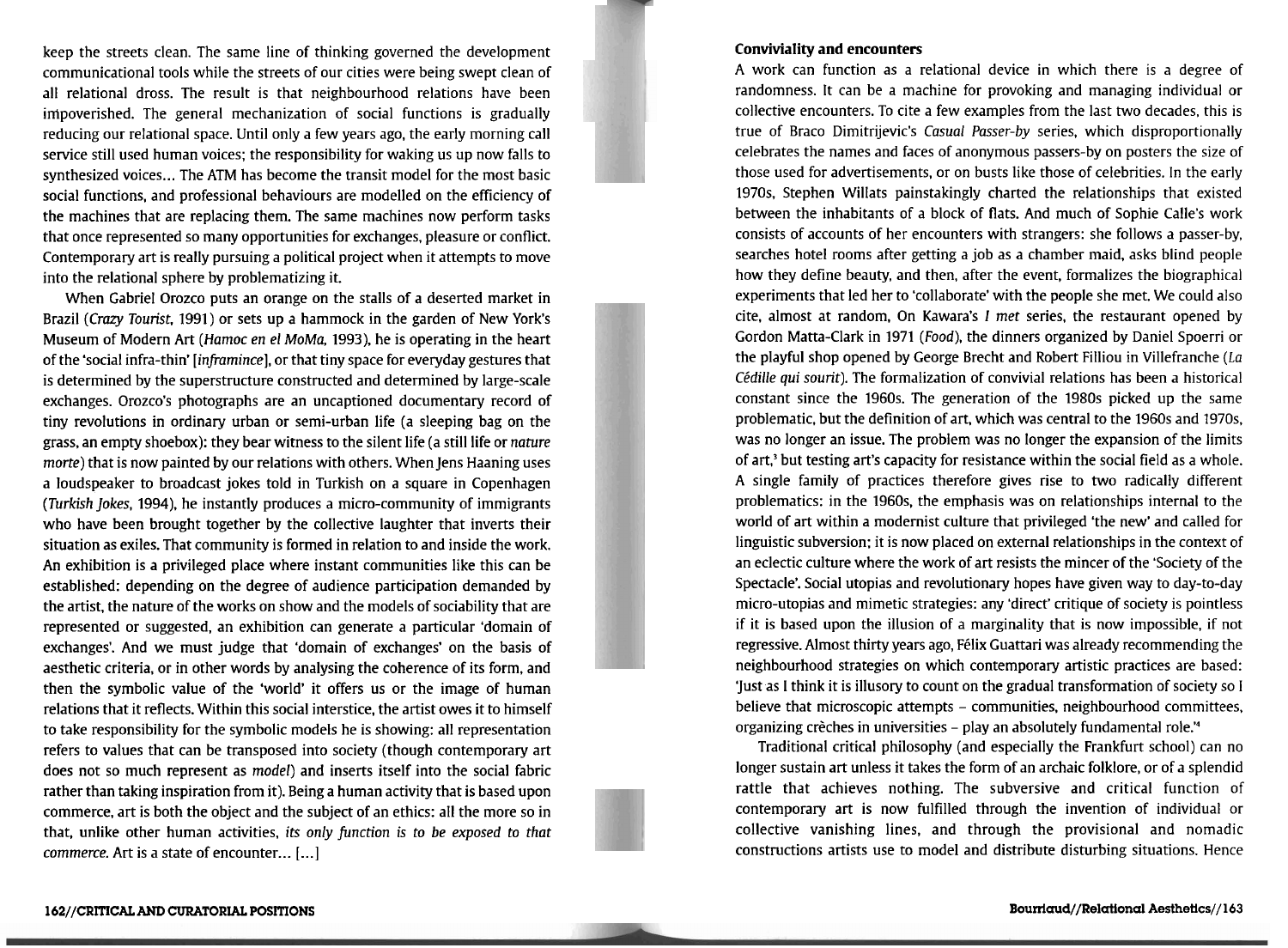the current enthusiasm for revisited spaces of conviviality and crucibles where heterogeneous modes of sociability can be worked out. For her exhibition at the Centre pour la Creation Contemporaine, Tours (1993), Angela Bulloch installed a cafe: when sufficient visitors sat down on the chairs, they activated a recording of a piece by Kraftwerk. For her Restaurant show (Paris, October 1993), Georgina Starr described her anxiety about 'dining alone' and produced a text to be handed to diners who came alone to the restaurant. For his part. Ben Kinmont approached randomly-selected people, offered to do their washing up for them and maintained an information network about his work. On a number of occasions Lincoln Tobier set up radio stations in art galleries and invited the public to take part in broadcast discussions.

Philippe Parreno has drawn particular inspiration from the form of the party, and his exhibition project for the Consortium, Dijon, consisted in 'taking up two hours of time rather than ten square metres of space' by organizing a party. All its component elements eventually produced relational forms as clusters of individuals gathered around the installed artistic objects ... Rirkrit Tiravanija, for his part, explores the socio-professional aspect of conviviality: his contribution to *Surfaces de réparation* (Dijon, 1994) was a relaxation area for the exhibiting artists, complete with a table-football game and a well-stocked fridge. To end this evocation of how such conviviality can develop in the context of a culture of 'friendship', mention should be made of the bar created by Heimo Zobernig for the *Unité* exhibition, and Franz West's Passtücke l'adaptives'l.<sup>5</sup> Other artists suddenly burst into the relational fabric in more aggressive ways. The work of Douglas Cordon, for example, explores the 'wild' dimension of this interaction by intervening in social space in parasitic or paradoxical ways: he phoned customers in a cafe and sent multiple 'instructions' to selected individuals. The best example of how untimely communications can disrupt communications networks is probably a piece by Angus Fairhurst: with the kind of equipment used by pirate radio stations, he established a phone link between two art galleries. Each interlocutor believed that the other had called, and the discussions degenerated into an indescribable confusion. By creating or exploring relational schemata, these works established relational microterritories that could be driven into the density of the contemporary socius; the experiences are either mediated by object-surfaces (Liam Cillick's 'boards', the posters created in the street by Pierre Huyghe, Eric Duyckaerts' video lectures) or experienced immediately (Andrea Fraser's exhibition tours) [...]

## **The Subject** of **the Artwork**

Every artist whose work derives from relational aesthetics has his or her own world of forms, his or her problematic and his or her trajectory: there are no stylistic, thematic or iconographic links between them. What they do have in common is much more determinant, namely the fact that they operate with the same practical and theoretical horizon: the sphere of interhuman relationships. Their works bring into play modes of social exchange, interaction with the viewer inside the aesthetic experience he or she is offered, and processes of communication in their concrete dimensions as tools that can to be used to bring together individuals and human groups.

They therefore all work within what we might call the relational sphere, which is to today's art what mass production was to Pop and Minimalism.

They all ground their artistic practice in a proximity which, whilst it does not belittle visuality, does relativize its place within exhibition protocols. The artworks of the 1990s transform the viewer into a neighbour or a direct interlocutor. It is precisely this generation's attitude towards communication that allows it to be defined in relation to previous generations: whilst most artists who emerged in the 1980s (from Richard Prince to Jeff Koons via Jenny Holzer) emphasized the visual aspect of the media, their successors place the emphasis on contact and tactility. They emphasise immediacy in their visual writing. This phenomenon can be explained in sociological terms if we recall that the decade that has just ended was marked by the economic crisis and did little to encourage spectacular or visionary experiments. There are also purely aesthetic reasons why this should have been the case; in the 1980s. the 'back to' pendulum stopped with the movements of the 1960s and especially Pop art, whose visual effectiveness underpinned most of the forms proposed by simulationism. For better or worse, our period identifies with the Arte Povera and experimental art of the 1970s. and even with the atmosphere of crisis that went with it. Superficial as it may be, this fashion effect had made it possible to re-examine the work of artists such as Gordon Matta-Clark or Robert Smithson, whilst the success of Mike Kelley has recently encouraged a new reading of the Californian 'junk art' of Paul Thek and Tetsumia Kudo. Fashion can thus create aesthetic microclimates which affect the very way we read recent history: to put it a different way, the mesh of the sieve's net can be woven in different ways. It then 'lets through' different types of work, and that influences the present in return.

Having said that, when we look at relational artists, we find ourselves in the presence of a group of artists who, for the first time since the emergence of conceptual art in the mid-1960s, simply do not take as their starting point some aesthetic movement from the past. Relational art is neither a 'revival' of some movement nor the return of a style. It is born of the observation of the present and of a reflection on the destiny of artistic activity. Its basic hypothesis  $-$  the sphere of human relations as site for the artwork - is without precedent in the history of art, even though it can of course be seen, after the event, to be the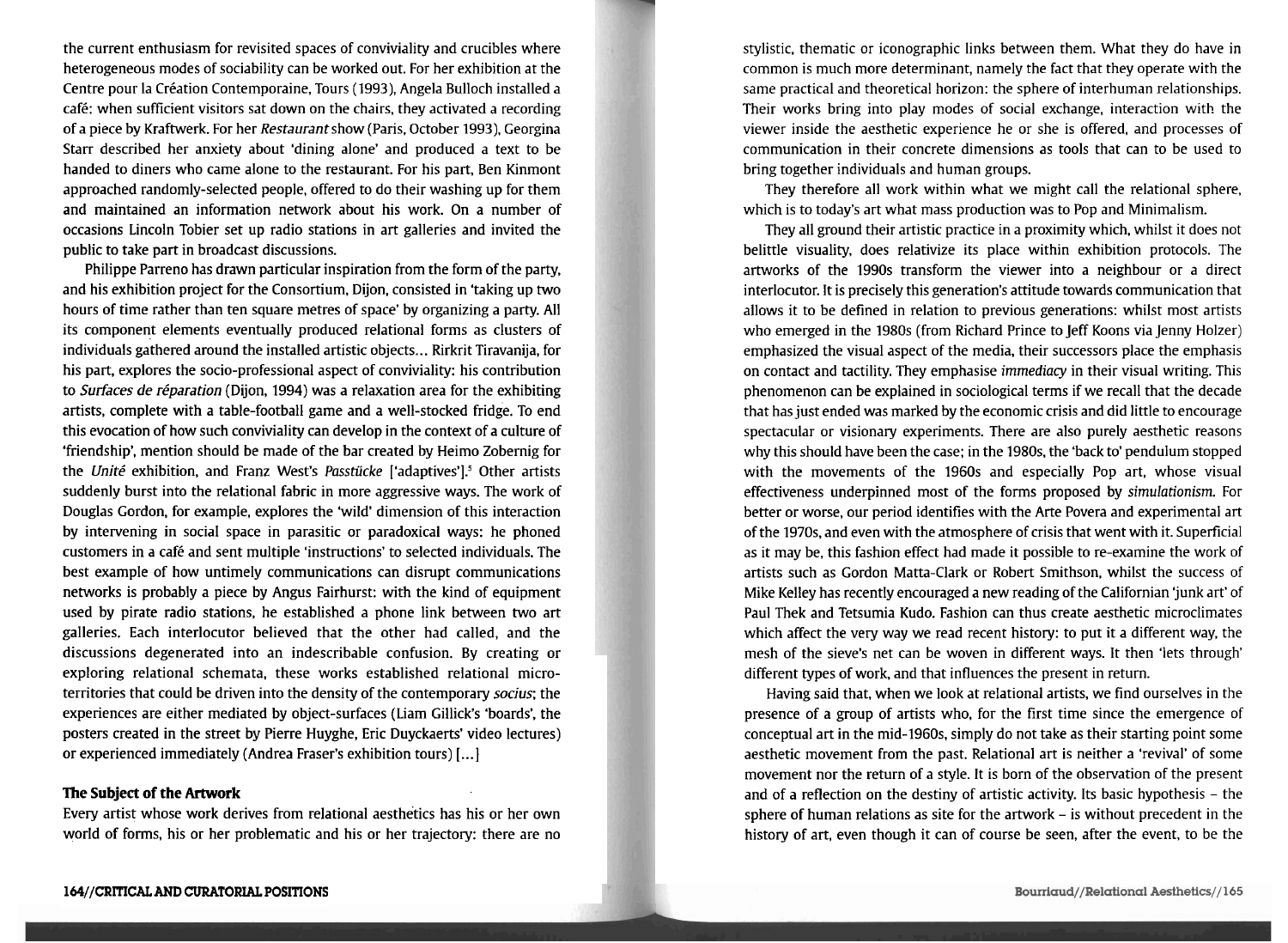obvious backdrop to all aesthetic practice, and the modernist theme par excellence. Anyone who needs to be convinced that interactivity is scarcely a new notion has only to reread Marcel Duchamp's 1957 lecture on 'the creative act'. The novelty lies elsewhere. It resides in the fact that, for this generation of artists, intersubjectivity and interaction are neither fashionable theoretical gadgets nor adjuncts to (alibis for) a traditional artistic practice. They are at once a starting point and a point of arrival, or in short the main themes that inform their work. The space in which their works are deployed is devoted entirely to interaction. It is a space for the openness (Georges Bataille would have called it a 'rent') that inaugurates all dialogue. These artists produce relational spacetimes, interhuman experiences that try to shake off the constraints of the ideology of mass communications: they are in a sense spaces where we can elaborate alternative forms of sociability, critical models and moments of constructed conviviality. It is, however, obvious that the day of the New Man of the future-oriented manifestos and the calls for a better world 'with vacant possession' is well and truly gone: utopia is now experienced as a day to day subjectivity, in the real time of concrete and deliberately fragmentary experiments. The artwork now looks like a social interstice in which these experiences and these new 'life possibilities' prove to be possible. Inventing new relations with our neighbours seems to be a matter of much greater urgency than 'making tomorrows sing'.6 That is all, but it is still a lot. And it at least offers a welcome alternative to the depressive, authoritarian and reactionary thought that, at least in France, passes for art theory in the shape of 'common sense' rediscovered. And yet modernity is not dead, if we define as 'modern' meaning a taste for aesthetic experience and adventurous thinking, as opposed to the timid conformisms that are defended by philosophers who are paid by the line, neo-traditionalists (the ludicrous Dave Hickey's 'Beauty') and militant passeistes like Jean Clair. Whether fundamentalist believers in yesterday's good taste like it or not, contemporary art has taken up and does represent the heritage of the avant-gardes of the twentieth century, whilst at the same time rejecting their dogmatism and their teleology. I have to admit that a lot of thought when into that last sentence: it was simply time to write it. Because modernism was steeped in an 'oppositional imaginary', to borrow a phrase from Gilbert Durand, it worked with breaks and clashes, and cheerfully dishonoured the past in the name of the future. It was based on conflict, whereas the imaginary of our period is concerned with negotiations, links and coexistence. We no longer try to make progress thanks to conflict and clashes, but by discovering new assemblages. possible relations between distinct units, and by building alliances between different partners. Like social contracts, aesthetic contracts are seen for what they are: no one expects the Golden Age to be ushered in on this earth, and we

are quite happy to create modus vivendi that make possible fairer social relations, more dense ways of life, and multiple, fruitful combinations of existence. By the same criterion, art no longer tries to represent utopias: it is trying to construct concrete spaces [...]

# **The Criterion of Coexistence (Works and Individuals)**

Gonzalez-Torres' art gives a central role to negotiation and to the construction of a shared habitat. It also contains an ethics of the gaze. To that extent, it belongs within a specific history: that of artworks that make the viewer conscious of the context in which he or she finds himself/herself (the happenings and 'environments' of the 1960s, site-specific installations).

At one Gonzalez-Torres exhibition, I saw visitors grabbing handfuls of sweets and cramming as many of them as they could into their pockets: they were being confronted with their own social behaviour, fetishism and acquisitive worldview ... Others, in contrast, did not dare to take the sweets, or waited until those next to them took one before doing likewise. The 'candy spill' works thus raise an ethical problem in a seemingly anodyne form: our relationship with authority, the use museum attendants make of their power, our sense of proportion and the nature of our relationship with the artwork.

To the extent that the latter represents an opportunity for a sensory experience based upon exchange, it must be subject to criteria analogous with those on which we base our evaluation of any constructed social reality. The basis of today's experience of art is the co-presence of spectators before the artwork, be it actual or symbolic. The first question we should ask when we find ourselves in the presence of an artwork is:

Does it allow me to exist as I look at it or does it, on the contrary, deny my existence as a subject and does its structure refuse to consider the Other? Does the space-time suggested or described by this artwork, together with the laws that govern it, correspond to my real-life aspirations? Does it form a critique of what needs critique? If there was a corresponding space-time in reality, could I live in it?

These questions do not relate to an excessively anthropomorphic vision of art. They relate to a vision that is quite simply human; to the best of my knowledge, artists intend their work to be seen by their contemporaries, unless they regard themselves as living on borrowed time or believe in a fascistfundamentalist version of history (time closing over its meaning and origins). On the contrary, those artworks that seem to me to be worthy of sustained interest are the ones that function as interstices, as space-times governed by an economy that goes beyond the prevailing rules for the management of the public. The first thing that strikes me about this generation of artists is that they are inspired by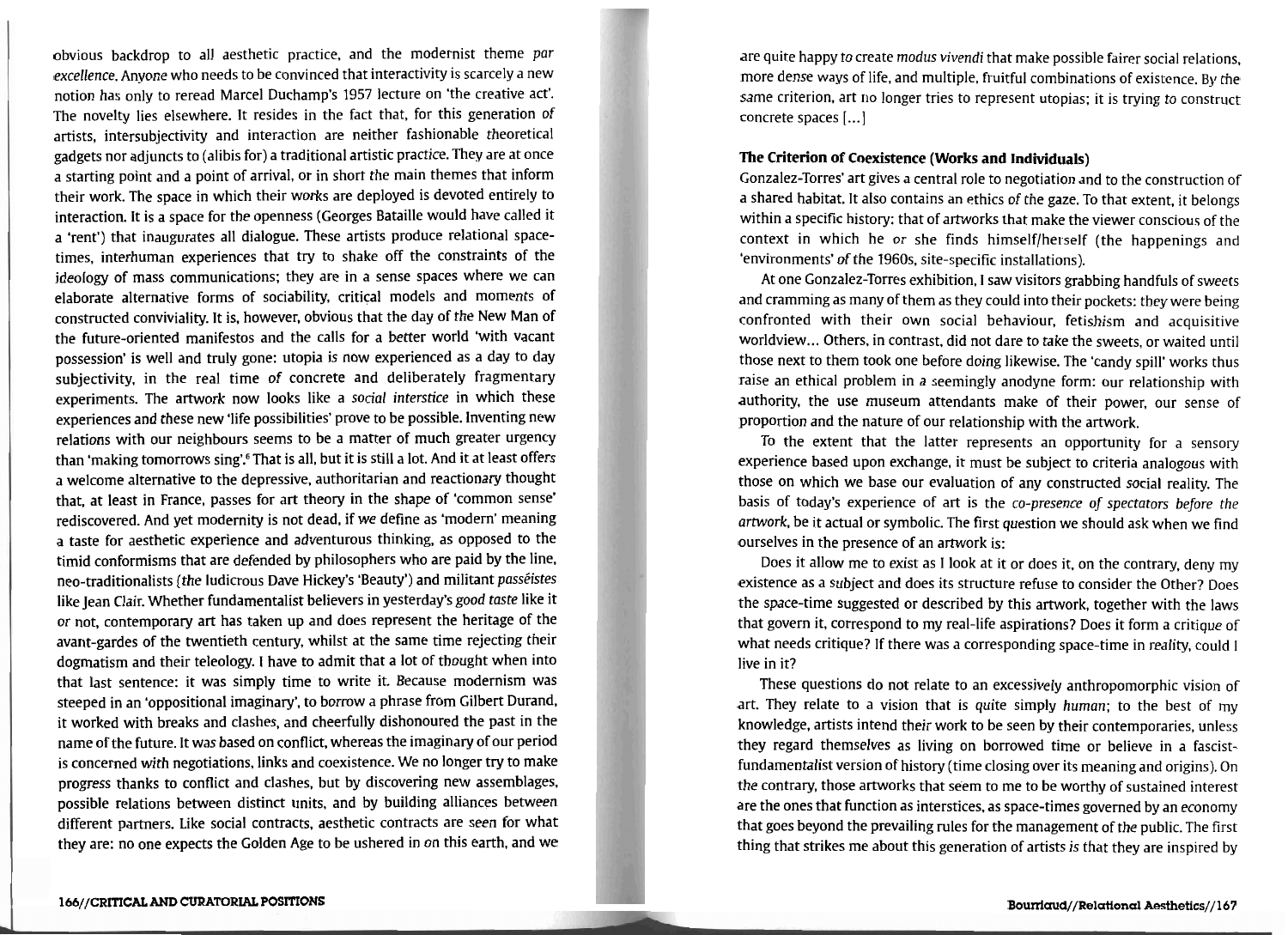a concern for democracy. For art does not transcend our day to day preoccupations; it brings us face to face with reality through the singularity of a relationship with the world, thiough a fiction. No one will convince me that an authoritarian art can refer its viewers to any real - be it a fantasy or an accepted reality - other than that of an intolerant society. In sharp contrast artists like Gonzalez-Torres, and now Angela Bulloch, Carsten Holler, Gabriel Orozco or Pierre Huyghe, bring us face to face with exhibition situations inspired by a concern to 'give everyone a chance' thanks to forms that do not give the producer any a priori superiority (let's call it divine-right authority) over the viewer, but which negotiate open relations that are not pre-established. The status of the viewer alternates between that of a passive consumer, and that of a witness, an associate, a client, a guest, a co-producer and a protagonist. So we need to pay attention: we know that attitudes become forms, and we now have to realize that forms induce models of sociability.

And the exhibition-form itself is not immune to these warnings: the spread of 'curiosity cabinets' that we have been seeing for some time now, to say nothing of the elitist attitudes of certain actors in the art world, which reveals their holy terror of public spaces and collective aesthetic experimentation, and their love of boudoirs that are reserved for specialists. Making things available does not necessarily make them banal. As with one of Gonzalez-Torres' piles of sweets, there can be an ideal balance between form and its programmed disappearance, between visual beauty and modest gestures, between a childlike wonder at the image and the complexity of the different levels at which it can be read. [...]

## **Relational Aesthetics and Constructed Situations**

The Situationist concept of a 'constructed situation' was intended to replace artistic representation with the experimental realization of artistic energy in everyday environments. Whilst Guy Debord's diagnosis of the spectacular process of production seems pitiless. Situationist theory overlooks the fact that. whilst the spectacle's primary targets are forms of human relations (the spectacle is 'a social relationship between people, mediated by images'), the only way we can analyse and resist it is by producing new modes of human relations.

Now the notion of a situation does not necessarily imply coexistence with my fellows. It is possible to image situations that are 'constructed' for private use, or even situations that deliberately exclude others. The notion of a situation reintroduces the unities of time, place and action in a theatre that does not necessarily involve a relationship with the Other. Now, artistic practice always involved a relationship with the other; at the same time, it constitutes a relationship with the world. **A** constructed situation does not necessarily

correspond to a relational world founded on the basis of a figure of exchange. Is it just a coincidence that Debord divides the temporality of the spectacle into the 'exchangeable time' of labour, ('the endless accumulation of equivalent intervals') and the 'consumable time' of holidays, which imitates the cycles of nature but is at the same time no more than a spectacle 'to a more intense degree'. The notion of exchangeable time proves here to be purely negative: the negative element is not the exchange as such - exchange is a factor in life and sociability - but the capitalist forms of exchange that Debord identifies, perhaps wrongly, with interhuman exchange. Those forms of exchange are born of the 'encounter' that takes place in the form of a contract between an accumulation of capital (the employer) and available labour-power (the factory or office workers). They do not represent exchange in the absolute sense, but a historical form of production (capitalism): labour time is therefore not so much 'exchangeable time' in the strong sense of the terms, as time that can be bought in the form of a wage. An artwork that forms a 'relational world' or a social interstice can update Situationism and reconcile it, in so far as that is possible, with the world of art. [.-.I

#### **The Behavioural Economy of Contemporary Art**

'How can you bring a classroom to life as though it were an artwork?' asks Guattari.<sup>7</sup> By asking this question, he raises the ultimate aesthetic problem. How is aesthetics to be used, and can it possibly be injected into tissues that have been rigidified by the capitalist economy? Everything suggests that modernity was, from the late nineteenth century onwards, constructed on the basis of the idea of 'life as a work of art'. As Oscar Wilde put it, modernity is the moment when 'art does not imitate life; life imitates art'. Marx was thinking along similar lines when he criticised the classical distinction between praxis (the act of selftransformation) and *poiêsis* (a 'necessary' but servile action designed to produce or transform matter). Marx took the view that, on the contrary, praxis constantly becomes part of *poiesis,* and vice versa. Georges Bataille later built his work on the critique of 'the renunciation of life in exchange for a function' on which the capitalist economy is based. The three registers of 'science', 'fiction' and 'action' destroy human life by calibrating it on the basis of pre-given categories." Guattari's ecosophy also postulates that the totalization of life is a necessary preliminary to the production of subjectivity. For Guattari, subjectivity has the central role that Marx ascribes to labour, and that Bataille gives to inner experience in the individual and collective attempt to reconstruct the lost totality. 'The only acceptable goal of human activities,' writes Guattari, 'is the production of a subjectivity that constantly self-enriches its relationship with the world'.<sup>9</sup> His definition is ideally applicable to the practices of the